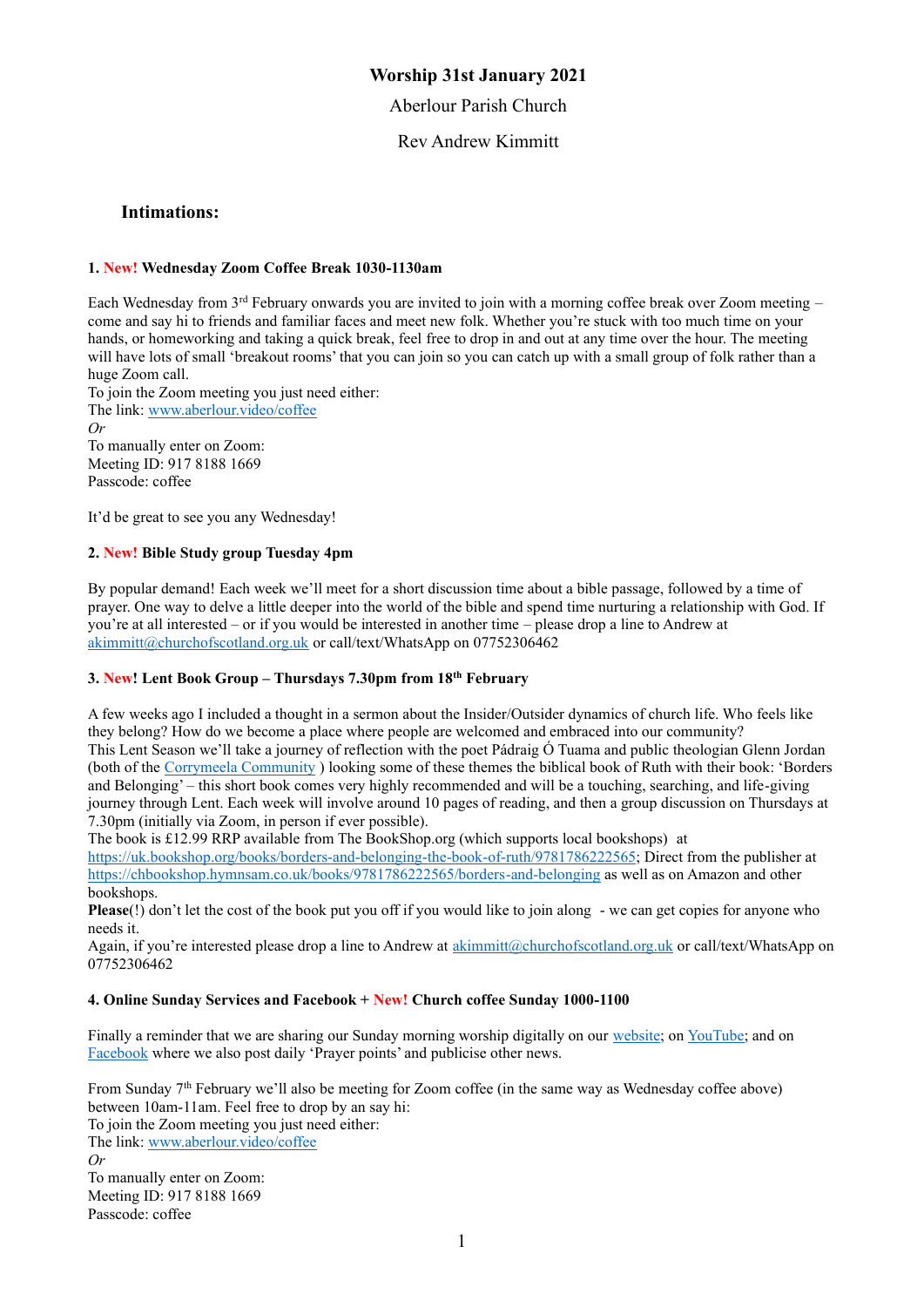## **Call to Worship**

Centurion or widow, Powerful or powerless, There is room in God's heart for both.

In stories of resurrection and restoration, we come today to listen and learn, to hear again the faith of high and low.

A story of equality and love, a love that is on offer to each of us today and tomorrow and for eternity.

Come in faith and hope to the one who sees in each of us someone in need of God's love.

# **Hymn**

1 For everyone born, a place at the table, for everyone born, clean water and bread, a shelter, a space, a safe place for growing, for everyone born, a star overhead. *And God will delight when we are creators of justice and joy, yes, God will delight when we are creators of justice, justice and joy !*

- 2 For woman and man, a place at the table, revising the roles, deciding the share, with wisdom and grace, dividing the power, for woman and man, a system that's fair.
- 3 For young and for old, a place at the table, a voice to be heard, a part in the song, the hands of a child in hands that are wrinkled, for young and for old, the right to belong.
- 4 For just and unjust, a place at the table, abuser, abused, with need to forgive, in anger, in hurt, a mind-set of mercy, for just and unjust, a new way to live.
- 5 For everyone born, a place at the table, to live without fear, and simply to be, to work, to speak out, to witness and worship, for everyone born, the right to be free.

Shirley Erena Murray (*b.*1931)

Reproduced from CH4 CD-ROM edition, number **685**<br>Words: © 1998, Hope Publishing Company. Administered by CopyCare Ltd, PO Box 77, Hailsham, East Sussex, BN27 3EF, United Kingdom. <music@copycare.com> Used by permission.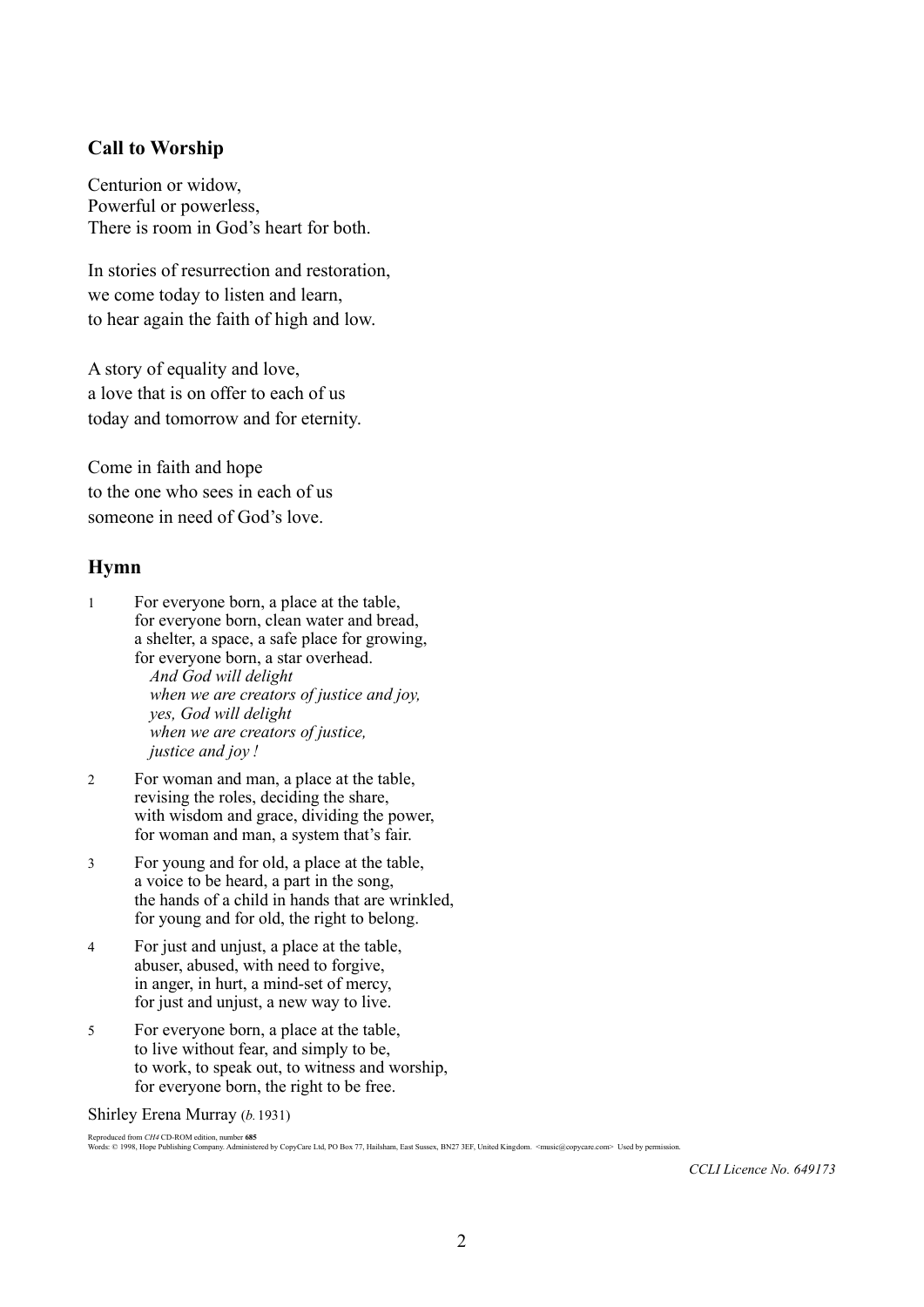### **Prayer**

God of healing, into the balm of your presence we come, ready to praise you for all your creativity, in this time and always.

We praise you for the story you share, a story in which we all find our part, a story which tells of a world reconciled, a people restored, of salvation and grace.

As centurions and widows, those with power and those without, testify down the ages, you are trustworthy.

Jesus, healer and reconciler, we come as your sisters and brothers, to walk the way of love, to follow the path you lead, to share the grace we experience, and to know, always, that in you we find God.

God of grace, we recognise also that we come today as your fallen children, with so many aspirations and hopes, so many good intentions and dreams, yet we find ourselves causing harm to ourselves and to others. In doing so we do damage to your Kingdom, and are a poor witness to your love.

Forgive us, in the name of Jesus, and work in us that we might strive to be a people who know and bring reconciliation, who know and bring restoration, who know and bring healing for relationships and lives.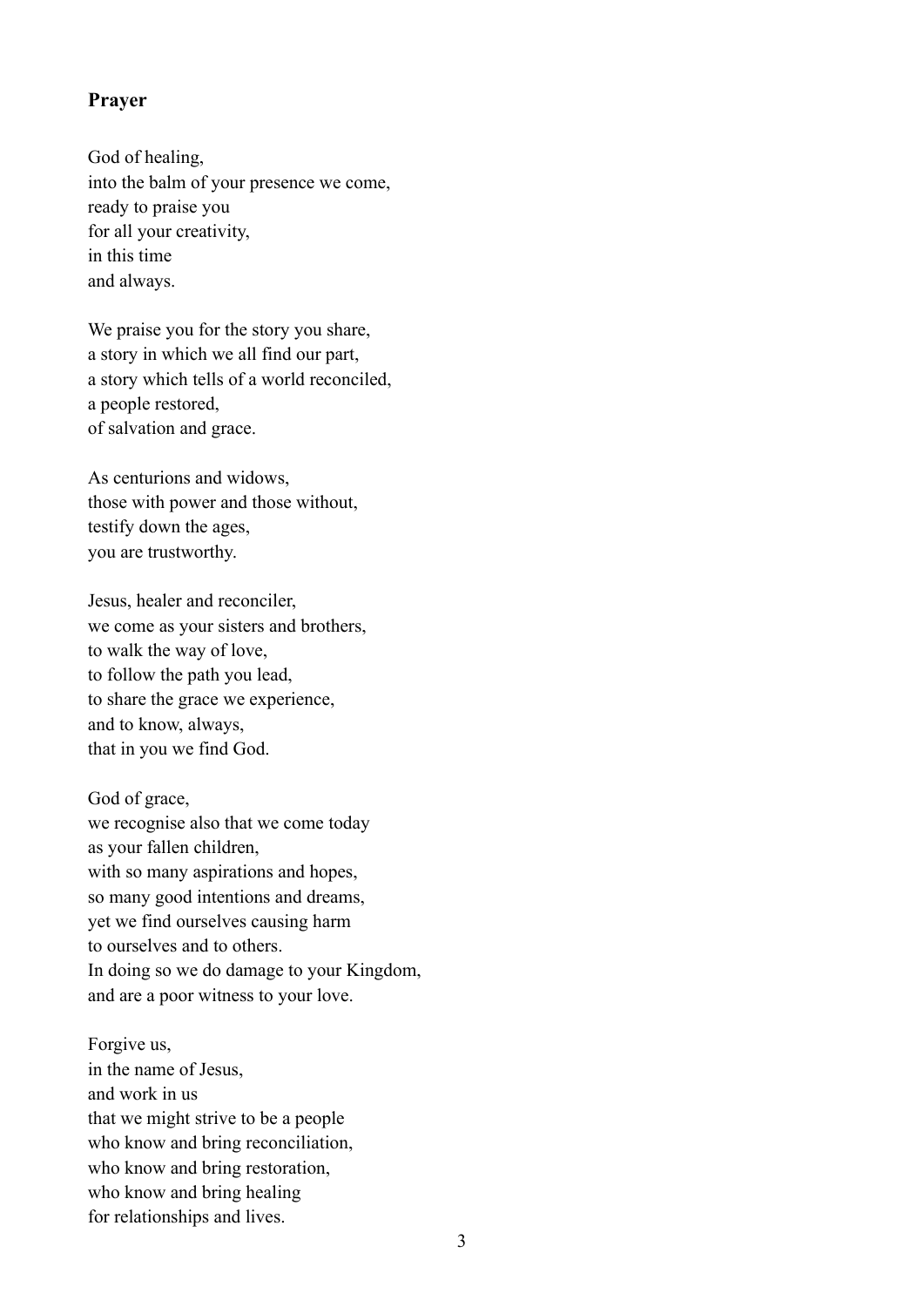Lord, hear our prayer. Amen.

## **Reading – Luke 7:1-17**

After Jesus had finished all his sayings in the hearing of the people, he entered Capernaum. <sup>2</sup>A centurion there had a slave whom he valued highly, and who was ill and close to death. <sup>3</sup>When he heard about Jesus, he sent some Jewish elders to him, asking him to come and heal his slave. <sup>4</sup>When they came to Jesus, they appealed to him earnestly, saying, 'He is worthy of having you do this for him, <sup>5</sup> for he loves our people, and it is he who built our synagogue for us.' <sup>6</sup>And Jesus went with them, but when he was not far from the house, the centurion sent friends to say to him, 'Lord, do not trouble yourself, for I am not worthy to have you come under my roof;  $\frac{7}{1}$  therefore I did not presume to come to you. But only speak the word, and let my servant be healed.  ${}^{8}$ For I also am a man set under authority, with soldiers under me; and I say to one, "Go", and he goes, and to another, "Come", and he comes, and to my slave, "Do this", and the slave does it.' <sup>9</sup>When Jesus heard this he was amazed at him, and turning to the crowd that followed him, he said, 'I tell you, not even in Israel have I found such faith.' <sup>10</sup>When those who had been sent returned to the house, they found the slave in good health.

11 Soon afterwards he went to a town called Nain, and his disciples and a large crowd went with him. <sup>12</sup>As he approached the gate of the town, a man who had died was being carried out. He was his mother's only son, and she was a widow; and with her was a large crowd from the town. <sup>13</sup>When the Lord saw her, he had compassion for her and said to her, 'Do not weep.' <sup>14</sup>Then he came forward and touched the bier, and the bearers stood still. And he said, 'Young man, I say to you, rise!' <sup>15</sup>The dead man sat up and began to speak, and Jesus gave him to his mother. <sup>16</sup>Fear seized all of them; and they glorified God, saying, 'A great prophet has risen among us!' and 'God has looked favourably on his people!' <sup>17</sup>This word about him spread throughout Judea and all the surrounding country.

# **Reflection**

This a healing story. Jesus is at the miracles again, healing people. And not just a normal healing, but two very strange healings. First a healing without even going to the place of the 'patient'; and a full blown resurrection from death.

I find healing stories in the bible difficult. Partly because they are miraculous, and miracles just *are*  difficult. That is kind of the point of them – sometimes we explain away miracles in the bible as if people back then were much more naïve, gullible, or stupid. But on the whole, they weren't. They understood fine well how ridiculous the events described in the gospels sounded. I don't think we have any reason to imagine they found them any easier to hear than us.

But the bigger reason I struggle with healing stories of Jesus isn't so much that they're miracles as the apparent injustice involved. Why that person, and not this person? And why those people 200 years ago, and not now? What is God doing helping people through Jesus then? And what is it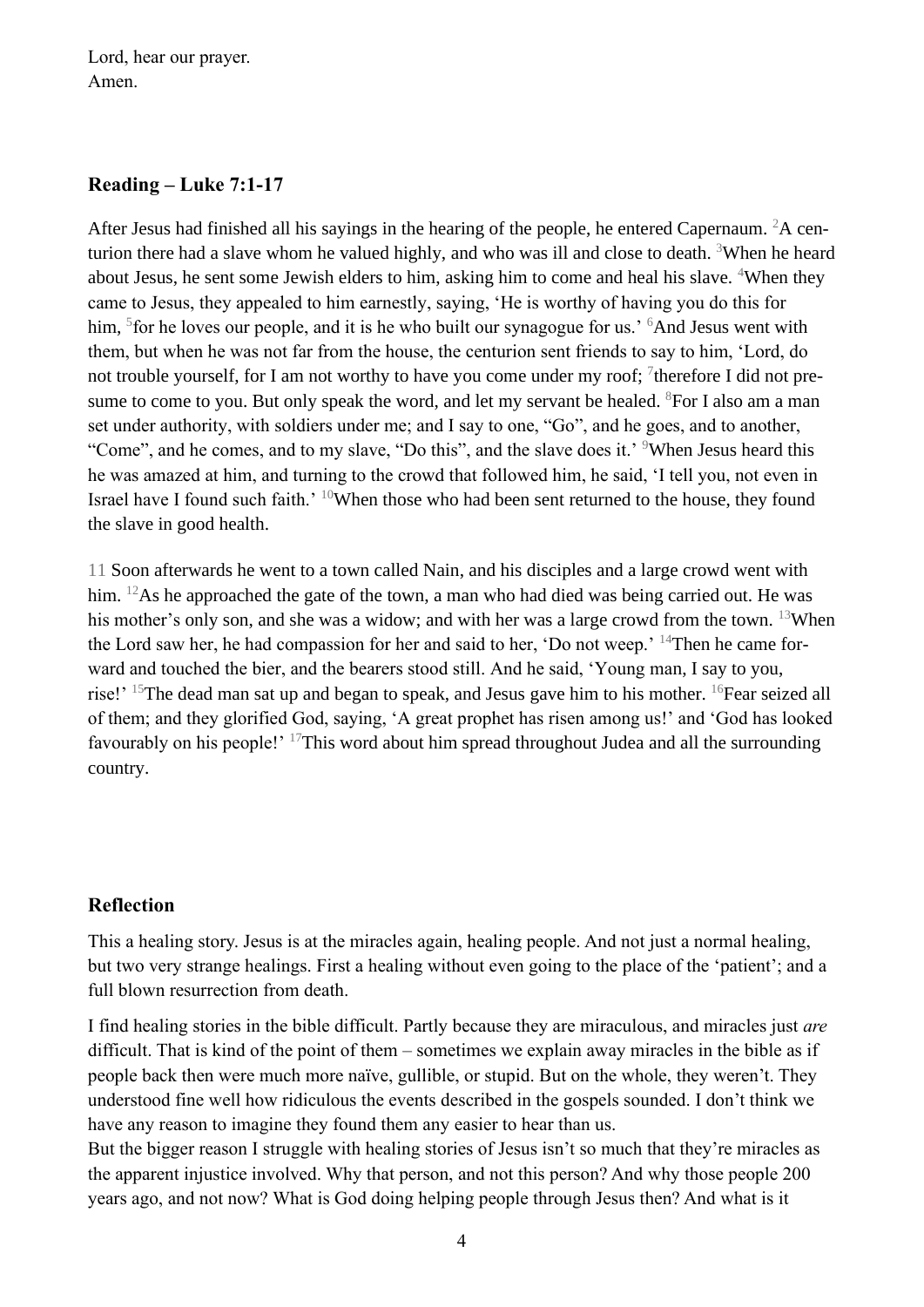designed to show? When there are so many folk today needing healing: physical, spiritual, emotional, relational healing: and it's not as simple as Jesus saying what appears to be a magic word and \*poof\*… everything's alright again.

I don't know if there's a satisfactory answer to that challenge. I know that it's a question I struggle with. But I also know it's probably not the right question. And that even if it had an answer, the answer itself wouldn't make people well again. The fact is that life has all manner of tragedies, disappointments, and heart-wrenching 'It shouldn't be like this situations'. And not only do I know it's ok to feel like that – I know it's ok to be angry about it, and to take that anger to God. God is not only big enough to take it, but after our anger and our tears and our rage and the howls of our souls, after we're all wrung out and exhausted and at the end of ourselves; God is there as love. As peace. As Comfort.

It's a mistake, I think, to try and extract a universal understanding of healing from Jesus' interaction of these two people. Because that is what this story is. An interaction with two individual people. So let's, this week, not look for universal lessons, or tie ourselves in philcopshiocal knots. Let's do something more simple, and enter into the story, and look at it again.

Once upon a time there was a soldier and lady who had been widowed. They were not connected. In fact, they moved about in quite different social circles. The soldier was from Rome, a man of rank and status, while the widow was on the edge of society, struggling with the poverty and exclusion, which was the lot of many a widow in those days.

Yet, they had more in common than first meets the eye. The soldier had a servant who was sick and on his death bed, while the widows only son was also confronting a terminal illness, with no cure expected.

Both wanted healing for people they loved. Yet all the money, status or influence in the world could not find a cure for any of their loved ones. Only a miracle it seemed would make their life different.

The soldier, was a man used to making plans, and giving orders. So he sends some influential Jewish friends to Jesus, to plead that Jesus would take time out from his busy life to come and heal his beloved servant.

The widow had no one to do her bidding, and anyway it was now to late as her son had died and was being carried out in his coffin. Her only hope of some future stability has been ripped away, and she is inconsolable. Her heart is breaking and the tears are blinding her.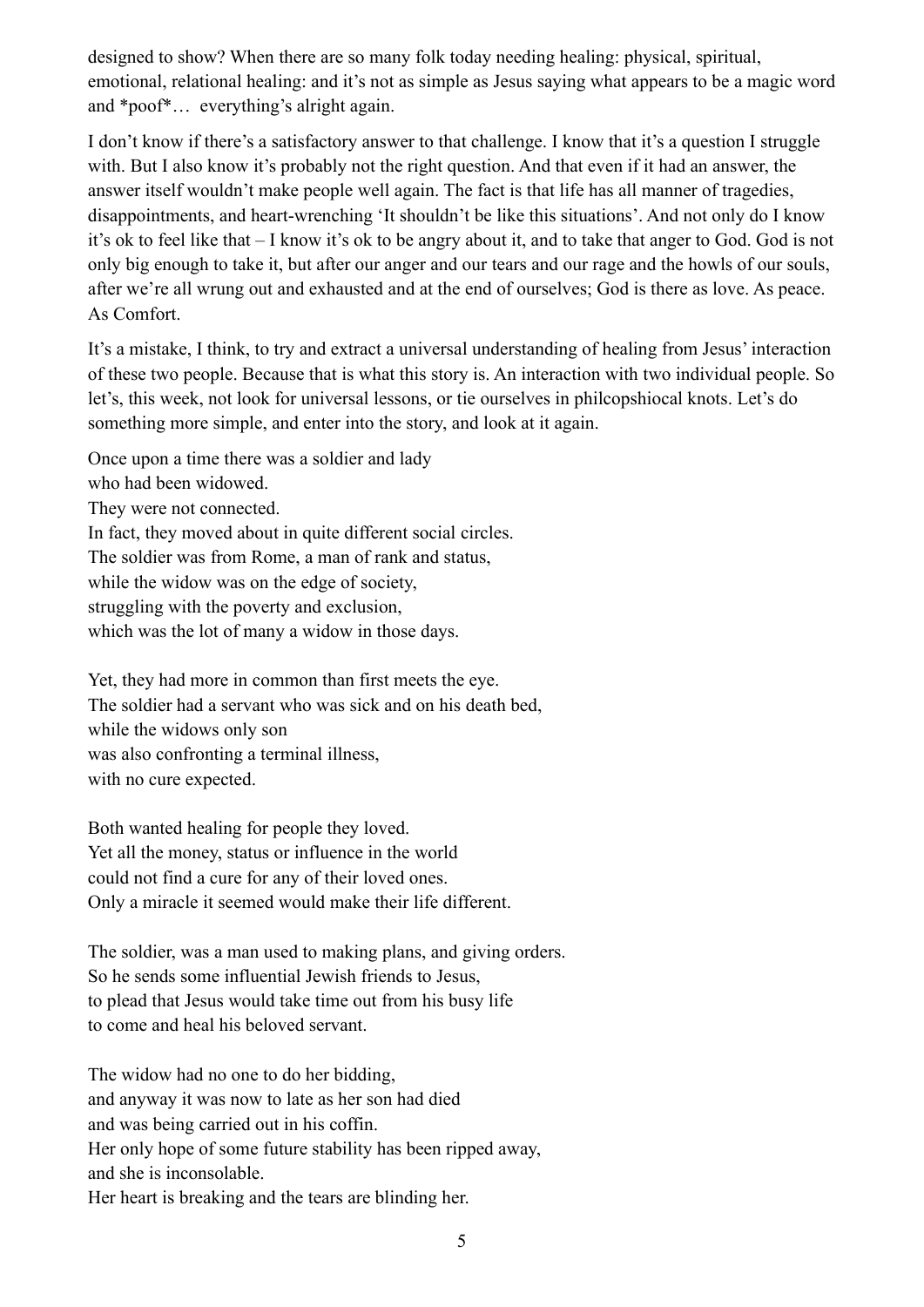Who can help these two people? Can you or I, or anyone make a difference to them in their grief and sorrow?

Jesus does not even reach the soldiers house, when he is told not to bother coming by some other friends of the soldier. The soldier feels he is not worthy of attention, that Jesus must have better and bigger things to do, than come into his house to heal his servant. He thought that if Jesus just spoke with the authority that was within him, that would be enough to heal the servant.

It all seems a bit presumptuous. Yet Jesus gets what the soldier is asking him. He knows that the work he does is the work of God, and God is capable of doing anything, so he speaks the word, and at that very moment the soldier's servant gets better! A miracle!

Well, as he moves on toward Nain he sees a funeral procession coming towards him, and he notices the widow and is moved by her helplessness, and he stops to coffin processional, and speaks to the dead man, who sits up in his coffin to the amazement of everyone! Jesus now makes it clear that God has come to help his people.

It does not matter what status you have in society. It does not matter what your hopes and expectations might be, because God makes a difference to the lives of all people. A soldier, an outsider, and even an enemy is shown the same mercy as a poor widow, and both are blessed and restored to the community of God's people.

So maybe it is time we stopped limiting the potential of what God can do in our lives.

…After all, we cannot measure how God heals.

# **Hymn**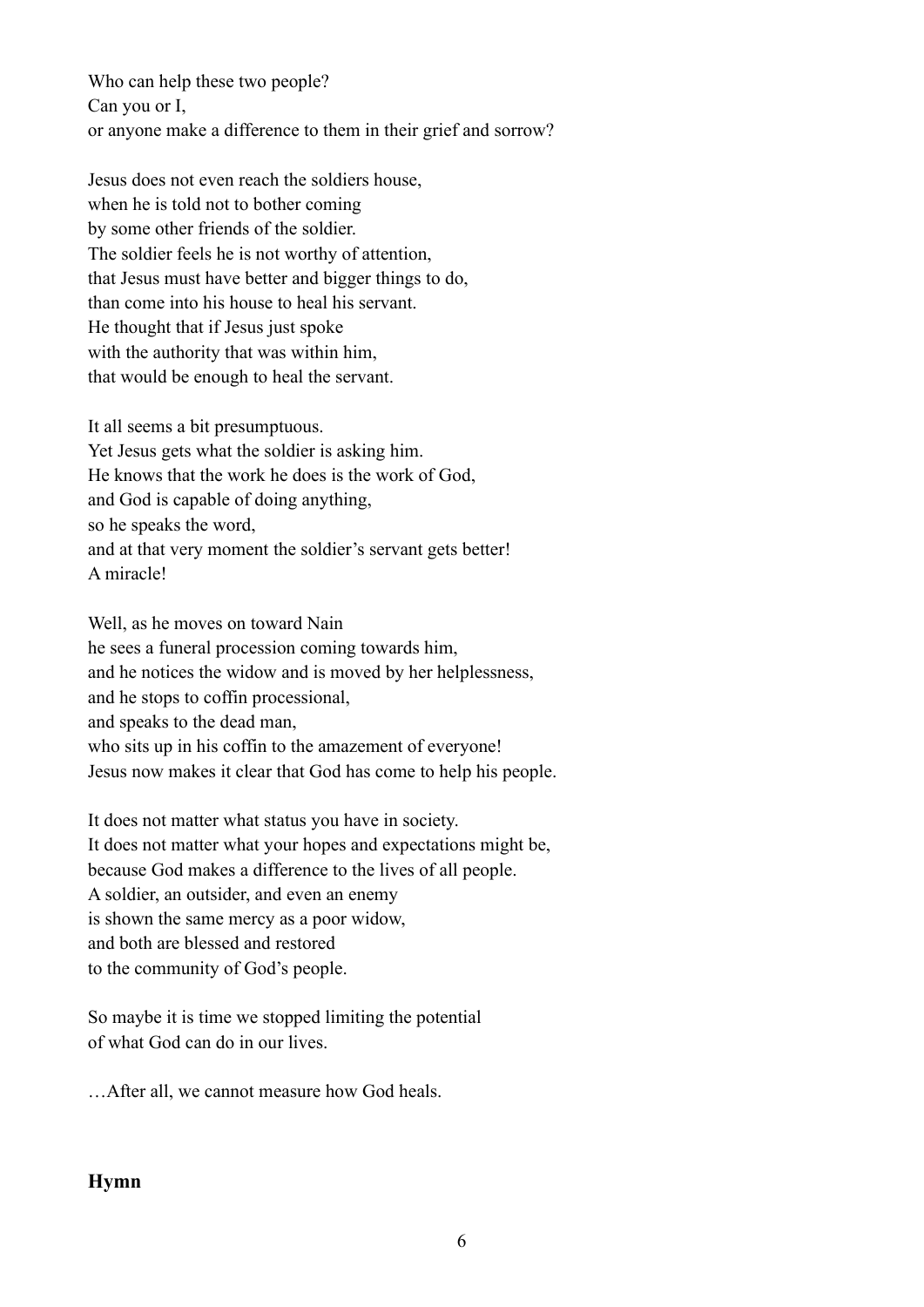- 1 We cannot measure how you heal or answer every sufferer's prayer, yet we believe your grace responds where faith and doubt unite to care. Your hands, though bloodied on the cross, survive to hold and heal and warn, to carry all through death to life and cradle children yet unborn.
- 2 The pain that will not go away, the guilt that clings from things long past, the fear of what the future holds, are present as if meant to last. But present too is love which tends the hurt we never hoped to find, the private agonies inside, the memories that haunt the mind.
- 3 So some have come who need your help and some have come to make amends as hands which shaped and saved the world are present in the touch of friends. Lord, let your Spirit meet us here to mend the body, mind, and soul, to disentangle peace from pain and make your broken people whole.

John L. Bell (*b.*1949) and Graham Maule (*b.*1958)

Reproduced from *CH4* CD-ROM edition, number **718** Words: © Wild Goose Resource Group, The Iona Community, 4th Floor, Savoy Centre, 140 Sauchiehall Street, Glasgow G2 3DH

*CCLI Licence No. 649173*

#### **Prayer**

Lord Jesus, healer, restorer, reconciler, hear our prayers for our world, our community, and for ourselves.

We pray for your creation, Lord, our home and source of life, a world of so much diversity and beauty, a world of abundance that reflects your overflowing generosity and hospitality.

We pray for this world as it groans under the weight of our desires and expectations for cheap energy, for cheap food, for cheap clothing, for cheap communication,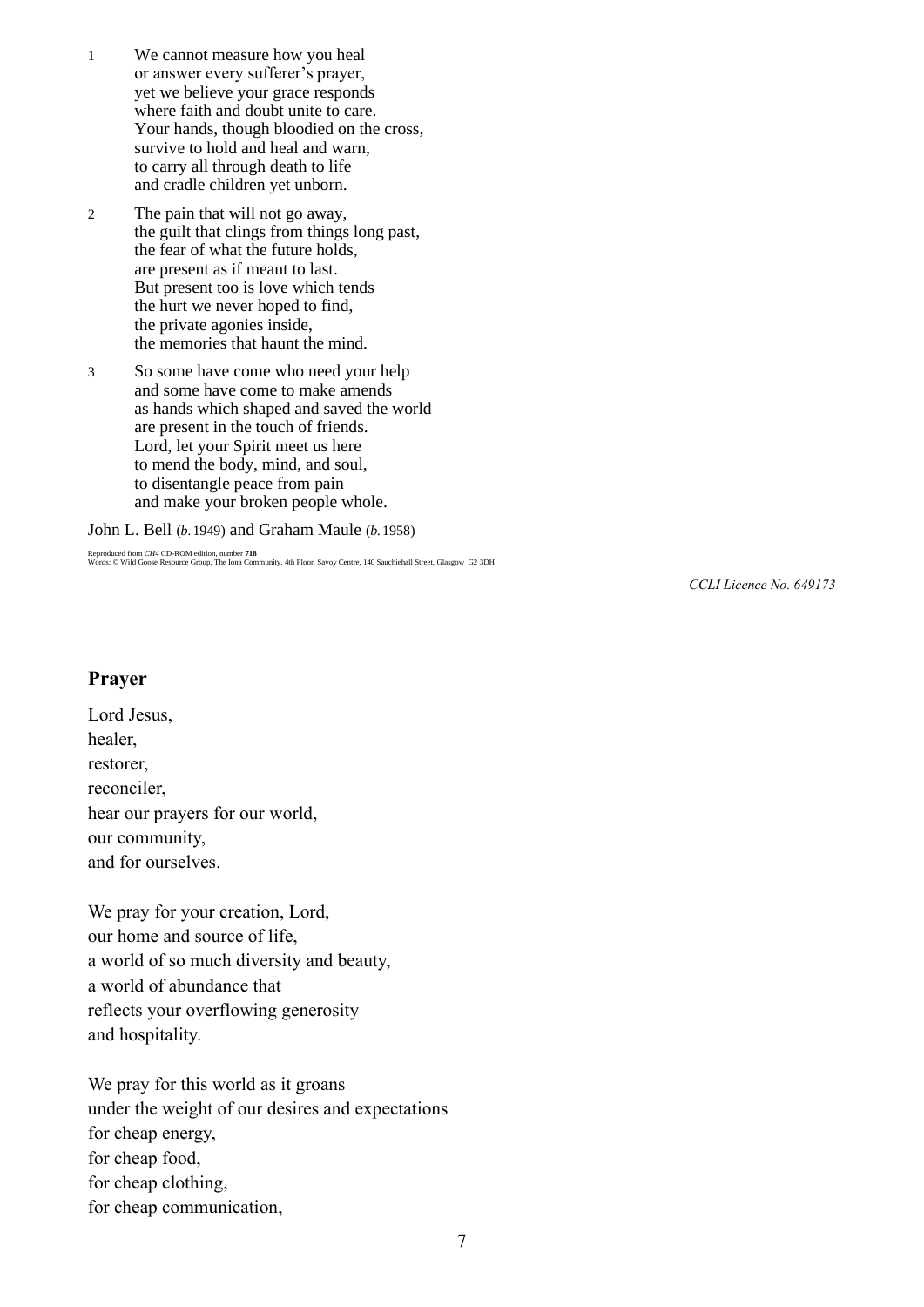for cheap living.

And we know, all the while, that somewhere the cost for our expectations has to be paid, and too often it is paid by the very environment on which we rely, by people paid scant wages, by communities who have few choices.

May we recognise the cost of our living, and seek reconciliation and restoration.

We pray for people within our communities, Lord, who know, even this very day, heartache and heartbreak, for families that have torn apart, for relationships broken, for the burden that grief brings, for the isolation that loneliness entails, for the unwell and for those with life-limiting illnesses.

May we strive to bring healing to those who are suffering, hope to those whose dreams of fulfilment lie shattered, new beginning to those who are ready to give up, and may we recognise any part we might have played in the pain of others and seek reconciliation and restoration.

Now hear us, Lord, as we take time to bring to mind people and situations into which we can breathe your healing grace, and convict us to action.

### *\*Silence for our own prayers\**

Now hear our prayers, healing Lord, as we bring them to you, in your holy name, Amen.

## **Hymn – For the healing of the nations CH4 706**